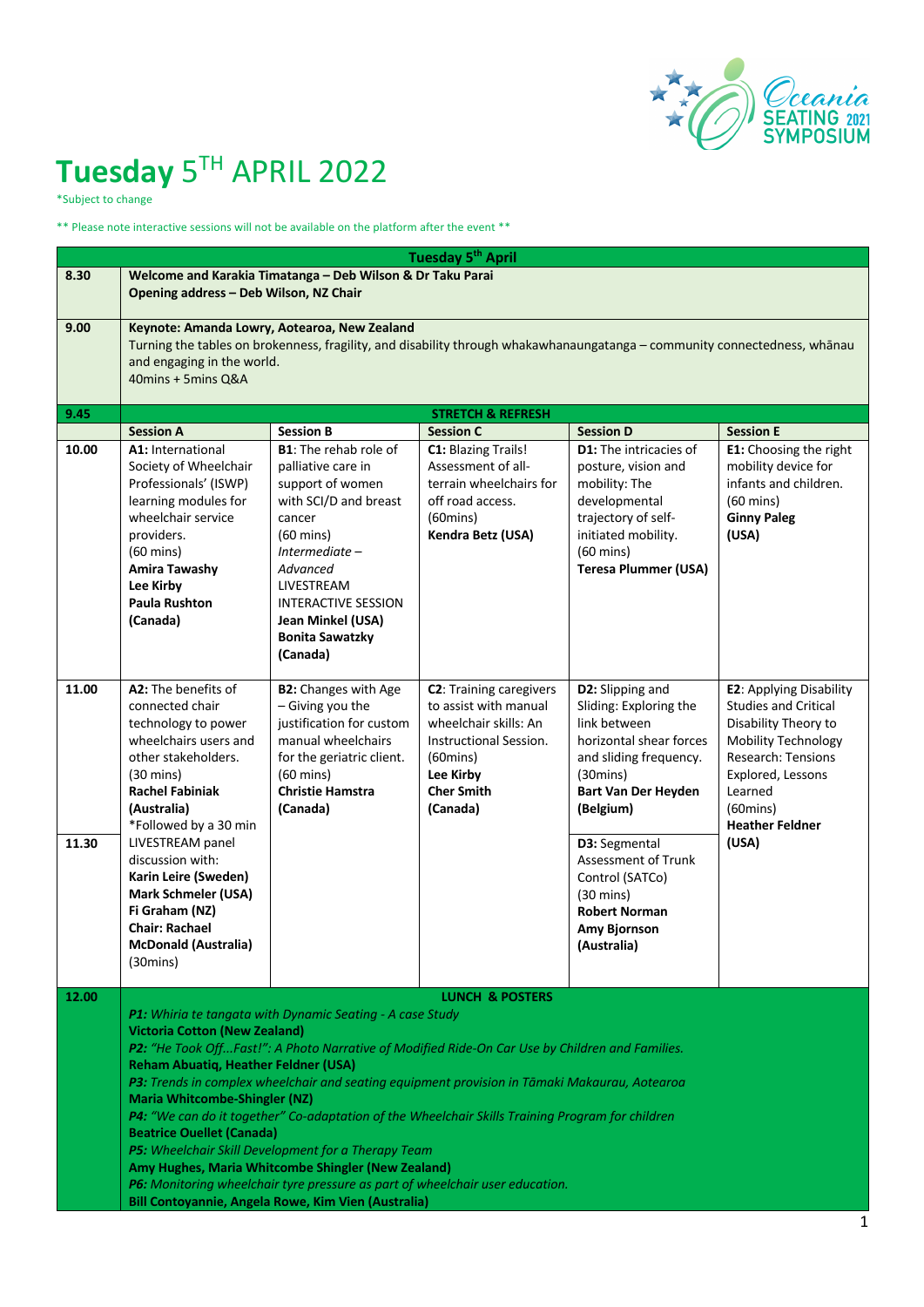|                | <b>Session A</b>                                                                                                                                                                               | <b>Session B</b>                                                                                                                                                                                                                                   | <b>Session C</b>                                                                                                                                                                                                                                       | <b>Session D</b>                                                                                                                                                                                                                                             | <b>Session E</b>                                                                                                                                                                                 |
|----------------|------------------------------------------------------------------------------------------------------------------------------------------------------------------------------------------------|----------------------------------------------------------------------------------------------------------------------------------------------------------------------------------------------------------------------------------------------------|--------------------------------------------------------------------------------------------------------------------------------------------------------------------------------------------------------------------------------------------------------|--------------------------------------------------------------------------------------------------------------------------------------------------------------------------------------------------------------------------------------------------------------|--------------------------------------------------------------------------------------------------------------------------------------------------------------------------------------------------|
| 13.00<br>14.00 | A3: Assessment of<br>Learning Powered<br>mobility use - approach<br>and application of the<br>ALP.<br>$(90 \text{ mins})$<br>PRE-RECORD &<br>LIVESTREAM SESSION<br>Lisbeth Nilsson<br>(Sweden) | <b>B3</b> : Finding the best<br>available evidence -<br>fast: A brief refresher<br>on finding &<br>evaluating research<br>for the busy clinician.<br>$(90 \text{ mins})$<br>LIVESTREAM<br><b>INTERACTIVE SESSION</b><br>Fi Graham<br>(New Zealand) | C3: Development and<br>implementation of an<br>evidence-based<br>guideline for<br>introducing powered<br>mobility to infants and<br>toddlers. (60mins)<br><b>Heather Feldner</b><br><b>Teresa Plummer</b><br>(USA)<br>C4: Access &<br>Independence for | D4: 3D Printing for<br>Seating and Mobility<br>Dispensaries - Design<br>and manufacturing<br>within a clinic based<br>format.<br>$(90 \text{mins})$<br>LIVESTREAM<br><b>INTERACTIVE SESSION</b><br><b>Richard Pasillas</b><br><b>Victor Cavente</b><br>(USA) | <b>E3:</b> Mobile shower<br>commode chairs for<br>people with larger<br>bodies.<br>$(60 \text{mins})$<br><b>Emma Friesan</b><br>(Netherlands)<br><b>E4: Cubro Gold Sponsor</b><br><b>Session</b> |
|                |                                                                                                                                                                                                |                                                                                                                                                                                                                                                    | Everyone - Enabling<br>independence through<br>power wheelchairs and<br>alternative controls                                                                                                                                                           | D5: Ready to Roll:<br>wheelchair skill<br>development for<br>therapists.<br>$(30 \text{ mins})$<br><b>Meg Whitelaw</b><br><b>Michelle Smith</b><br>(New Zealand)                                                                                             | Seating and positioning<br>-24-hour posture care<br><b>Helen Murray</b><br><b>Garry Stanners</b>                                                                                                 |
| 14.30          | A4: Functional<br>Movement Disorder-<br>where do we fit in?<br>$(30 \text{mins})$<br><b>Rachel Maher</b><br>(New Zealand)                                                                      | <b>B4:</b> No session at this<br>time                                                                                                                                                                                                              | $(60 \text{ mins})$<br><b>Scott Staunton</b><br>(Australia)                                                                                                                                                                                            |                                                                                                                                                                                                                                                              | $(60 \text{mins})$                                                                                                                                                                               |
| 15.00          |                                                                                                                                                                                                |                                                                                                                                                                                                                                                    | <b>STRETCH &amp; REFRESH</b>                                                                                                                                                                                                                           |                                                                                                                                                                                                                                                              |                                                                                                                                                                                                  |
|                | <b>Session A</b>                                                                                                                                                                               | <b>Session B</b>                                                                                                                                                                                                                                   | <b>Session C</b>                                                                                                                                                                                                                                       | <b>Session D</b>                                                                                                                                                                                                                                             | <b>Session E</b>                                                                                                                                                                                 |
| 15.15          | A5: Medix 21 Bronze<br><b>Sponsor Session:</b><br>Paediatric Seating in<br>the Classroom and at<br>Home                                                                                        | <b>B5: Rehasense NZ Ltd</b><br><b>Bronze Sponsor</b><br>Session:<br>The challenges of<br>power-addons for<br>wheelchair drivers $-$<br><b>Rehasense PAWS</b><br>solutions                                                                          | C5: No session at this<br>time                                                                                                                                                                                                                         | <b>D6: Ottobock Bronze</b><br><b>Sponsor Session:</b><br><b>Ottobock The Human</b><br>Empowerment<br>Company                                                                                                                                                 | <b>E5: Melrose Bronze</b><br><b>Sponsor Session:</b><br>Uniquely You, Made in<br>NZ by Melrose Chairs.                                                                                           |
| 15.30          | A6: The art and science<br>of community mat<br>evaluations. Toolbox<br>tips to overcome<br>identified barriers.<br>$(60 \text{mins})$<br>Amy Bjornson<br>(Australia)                           | <b>B6: Pressure Injuries</b><br>are Ageist! Why is<br>ageing a major risk<br>factor for pressure<br>injury development?<br>$(60 \text{ mins})$<br><b>Rachel Fabiniak</b><br>(Australia)                                                            | C6: The Wheel Story:<br>Impact of wheels and<br>tyres on manual<br>wheelchair<br>performance and<br>propulsion efficiency.<br>$(60 \text{mins})$<br><b>Curt Prewitt</b><br>(USA)                                                                       | <b>D7:</b> Made To Move $-1$ <b>E6:</b> The impact of<br>Am: The use and<br>value of seated<br>balance based<br>movement<br>technology and how<br>moving with balance<br>can change a life.<br>$(60 \text{mins})$<br><b>Marcus Thompson</b><br>(New Zealand) | seating and positioning<br>on respiratory system<br>function.<br>$(60 \text{ mins})$<br><b>Lois Brown</b><br>(Australia)                                                                         |
| 16.30          | A7: Invacare Gold                                                                                                                                                                              | <b>B7:</b> Wheelchair and                                                                                                                                                                                                                          | <b>C7: Allied Medical</b><br><b>Platinum Sponsor</b>                                                                                                                                                                                                   | D8: How mental<br>health is impacted by                                                                                                                                                                                                                      | <b>E7: Sunrise medical</b><br><b>Sponsor Session:</b>                                                                                                                                            |
|                | Sponsor's session:<br>The Ripple Effect $-$<br><b>Evaluation of Foam</b><br>Configuration in<br>Temperature and<br>Moisture Control<br>$(30 \text{ mins})$<br>Anna Sokol (Canada)              | seating solutions for<br>people with multiple<br>sclerosis. (30 mins)<br><b>Rachel Brown</b><br>(New Zealand)                                                                                                                                      | Session:<br><b>Supportive Seating:</b><br>Matching prescription<br>to provision, for all<br>children.<br>$(30 \text{mins})$<br>Laura Finney<br><b>James Gilmour</b><br>(Northern Ireland)                                                              | mobility: A look into<br>the evidence.<br>$(30 \text{ mins})$<br>Rainy Wu (China)                                                                                                                                                                            | Converting Energy into<br>Motion - Quickie<br>Nitrum<br>(30 mins)<br>Amy Bjornson<br>(Australia)                                                                                                 |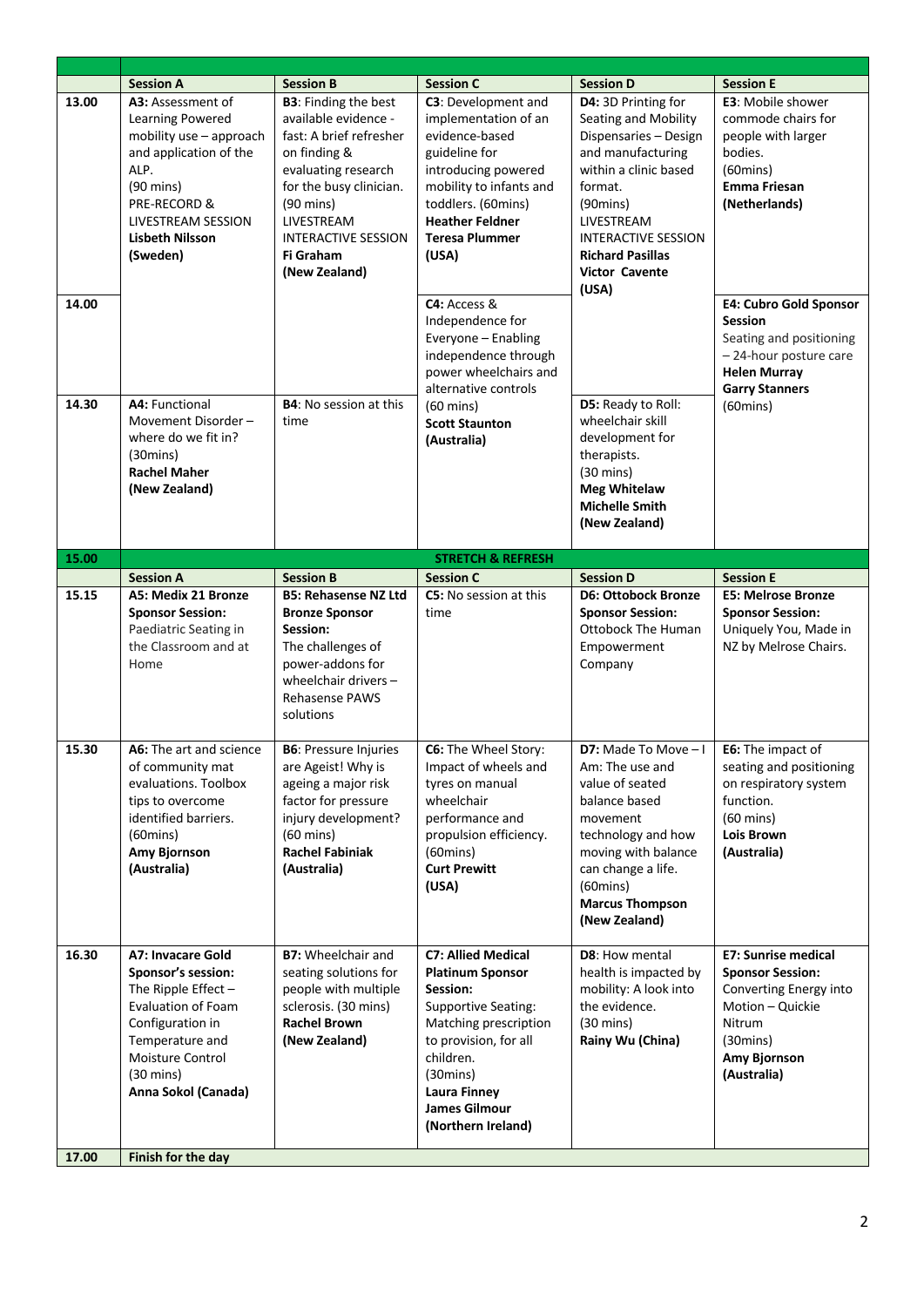## **WEDNESDAY 6**TH APRIL 2022

\*Subject to change

\*\* Please note interactive sessions will not be available after the event \*\*

| <b>Wednesday 6th April</b> |                                                                                                                                                                                                                |                                                                                                                                                                                 |                                                                                                                                                                                             |                                                                                                                                                                                                                                         |                                                                                                                                                                                                                |
|----------------------------|----------------------------------------------------------------------------------------------------------------------------------------------------------------------------------------------------------------|---------------------------------------------------------------------------------------------------------------------------------------------------------------------------------|---------------------------------------------------------------------------------------------------------------------------------------------------------------------------------------------|-----------------------------------------------------------------------------------------------------------------------------------------------------------------------------------------------------------------------------------------|----------------------------------------------------------------------------------------------------------------------------------------------------------------------------------------------------------------|
| 8.30                       | Welcome & today's notices - Deb Wilson, NZ Chair                                                                                                                                                               |                                                                                                                                                                                 |                                                                                                                                                                                             |                                                                                                                                                                                                                                         |                                                                                                                                                                                                                |
| 8.40                       | Plenary: Understanding purpose in the Collision of Profession and Parenthood - Dr Tim Adlam (UK)<br>$(40 \text{ mins}) + 5 \text{mins} Q & A$                                                                  |                                                                                                                                                                                 |                                                                                                                                                                                             |                                                                                                                                                                                                                                         |                                                                                                                                                                                                                |
|                            | <b>Session A</b>                                                                                                                                                                                               | <b>Session B</b>                                                                                                                                                                | <b>Session C</b>                                                                                                                                                                            | <b>Session D</b>                                                                                                                                                                                                                        | <b>Session E</b>                                                                                                                                                                                               |
| 9.30                       | A8: "Bridging the Gap"<br>- Implementing a<br>community therapist<br>led wheelchair<br>assessment clinic<br>within inpatient<br>rehabilitation wards.<br>$(15 \text{mins})$<br>Angela Kennedy<br>(New Zealand) | <b>B8:</b> Strengthening the<br>growth of sustainable<br>wheelchair provision<br>communities of<br>practice: The bigger<br>Picture (30mins)<br><b>Rosie Gowran</b><br>(Ireland) | C8: Analysing the cost<br>of failing to include<br>everyone in society<br>with universal design.<br>(15 mins)<br><b>Tim Young</b><br>(New Zealand)                                          | <b>D9: Preliminary report</b><br>on the development of<br>a novel front wheel<br>attachment for manual<br>wheelchairs.<br>$(15 \text{mins})$<br><b>Jaimie Borisoff</b><br>(Canada)                                                      | <b>E8:</b> Virtual training:<br>connecting peers to<br>communities through<br>wheelchair skill<br>education.<br>$(30 \text{ mins})$<br>Krista Best<br><b>Celine Faure</b><br><b>Ed Griesbrecht</b><br>(Canada) |
|                            | A9: Breaking New<br>Ground: Establishing<br>an advanced<br>practitioner<br>(Wheelchair & Seating)<br>role in Hawkes Bay.<br>$(15 \text{mins})$<br><b>Antjedine Borchers</b><br>(New Zealand)                   |                                                                                                                                                                                 | C9: Finite element<br>analysis for assessment<br>of tissue-deformation<br>on the buttocks in the<br>context of pressure<br>injury.<br>(15mins)<br><b>Carlos Kramer</b><br>(The Netherlands) | D10: Arjo Bronze<br><b>Sponsor session</b><br>The effectiveness of<br>clinical, therapeutic<br>seating after the Covid-<br>19 pandemic for long<br>term care patients.<br>$(15 \text{ mins})$<br><b>Martin Cominotto</b><br>(Australia) |                                                                                                                                                                                                                |
| 10.00                      |                                                                                                                                                                                                                |                                                                                                                                                                                 | <b>STRETCH &amp; REFRESH</b>                                                                                                                                                                |                                                                                                                                                                                                                                         |                                                                                                                                                                                                                |
|                            | <b>Session A</b>                                                                                                                                                                                               | <b>Session B</b>                                                                                                                                                                | <b>Session C</b>                                                                                                                                                                            | <b>Session D</b>                                                                                                                                                                                                                        | <b>Session E</b>                                                                                                                                                                                               |
| 10.15                      | A10: Where is the<br>Pelvis? Where is the<br>Head? An advanced<br>look at postural                                                                                                                             | <b>B9:</b> From idea to<br>innovation - a practical<br>session on problem<br>solving, design,                                                                                   | C10: Kick the Tyres!<br>Evaluating wheeled<br>mobility devices for<br>performance & safety.                                                                                                 | D11: The paediatric<br>powered wheelchair<br>standing device: a<br>historical perspective.                                                                                                                                              | E9: A pilot study<br>comparing postural<br>and functional skills in<br>supportive vs.                                                                                                                          |
| 10.30                      | support.                                                                                                                                                                                                       | disability and<br>innovation.                                                                                                                                                   | $(60 \text{ mins})$                                                                                                                                                                         | $(60 \text{ mins})$                                                                                                                                                                                                                     | unsupportive<br><b>Wheelchair Backs</b>                                                                                                                                                                        |
| 10.45                      | (60 mins -<br>LIVESTREAM)                                                                                                                                                                                      | (2 hours LIVESTREAM                                                                                                                                                             | Kendra Betz (USA)                                                                                                                                                                           | Lisa Kenyon (USA)<br><b>Bonita Sawatzky</b>                                                                                                                                                                                             | $(60 \text{ mins})$                                                                                                                                                                                            |
| 11.00                      | <b>Jean Minkel</b><br>(USA)                                                                                                                                                                                    | <b>INTERACTIVE</b><br>WORKSHOP)<br><b>Tim Adlam</b><br><b>Louisa Cotton</b><br><b>Roxana Ramirez-</b><br><b>Herrera</b><br>(UK)                                                 |                                                                                                                                                                                             | (Canada)                                                                                                                                                                                                                                | <b>Jessica Pedersen (USA)</b><br><b>Cynthia Smith (USA)</b>                                                                                                                                                    |
| 11.15                      |                                                                                                                                                                                                                |                                                                                                                                                                                 | <b>STRETCH &amp; REFRESH</b>                                                                                                                                                                |                                                                                                                                                                                                                                         |                                                                                                                                                                                                                |
|                            | <b>Session A</b>                                                                                                                                                                                               | <b>Session B</b>                                                                                                                                                                | <b>Session C</b>                                                                                                                                                                            | <b>Session D</b>                                                                                                                                                                                                                        | <b>Session E</b>                                                                                                                                                                                               |
| 11.30<br>11.45             | A11: C1 South Gold<br><b>Sponsor Session</b><br>Facing Forward -<br>What's Up with Head<br>and Neck Supports<br>$(60 \text{ mins})$<br><b>Stephanie Tanguay</b><br>(USA)                                       | <b>B9: Continued:</b><br>From idea to<br>$innovation - a practical$<br>session on problem<br>solving, design,<br>disability and<br>innovation.<br>(2 hours LIVESTREAM           | C11: No session at this<br>time                                                                                                                                                             | D12:Complex<br>wheelchair and seating<br>positioning: The<br>postural assessment<br>process!<br>$(60 \text{mins})$<br>Joana Santiago<br>(Australia)                                                                                     | <b>E10:</b> Tales from the<br>field: Using fully<br>customised seating<br>products.<br>$(15 \text{mins})$<br>Jenni Dabelstein<br>(Australia)<br>E11: Novel method of                                           |
|                            |                                                                                                                                                                                                                | <b>INTERACTIVE</b><br>WORKSHOP)<br><b>Tim Adlam</b><br><b>Louisa Cotton</b>                                                                                                     |                                                                                                                                                                                             |                                                                                                                                                                                                                                         | propulsion pattern<br>recognition in a<br>manual wheelchair<br>simulator.<br>$(15 \text{mins})$                                                                                                                |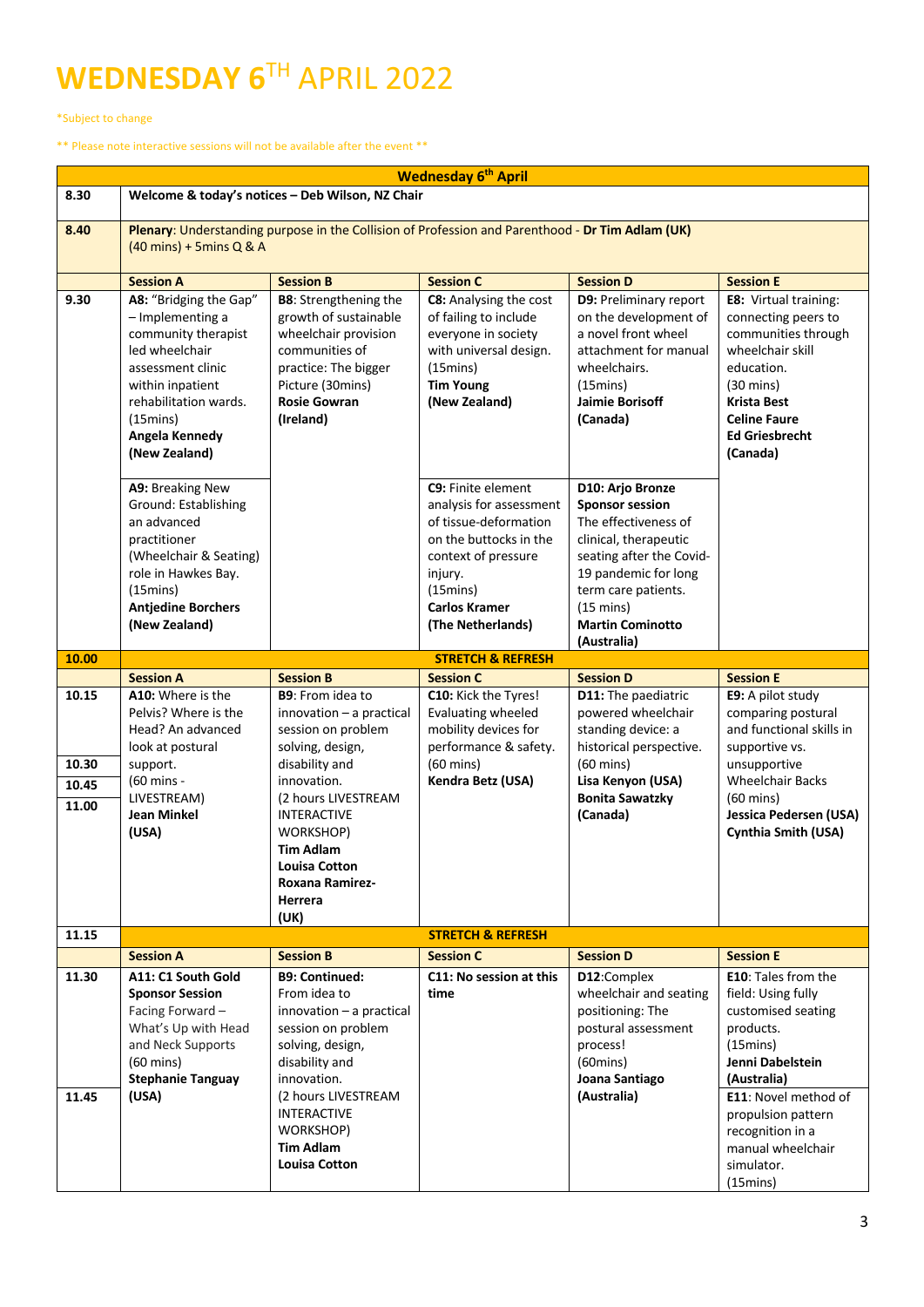|       |                                                    | Roxana Ramirez-                                                                                              |                                              |                                                    | Salman Nourbakhsh                        |
|-------|----------------------------------------------------|--------------------------------------------------------------------------------------------------------------|----------------------------------------------|----------------------------------------------------|------------------------------------------|
|       |                                                    | Herrera                                                                                                      |                                              |                                                    | (Canada)                                 |
| 12.00 |                                                    | (UK)                                                                                                         |                                              |                                                    | <b>E12: Perceived access</b>             |
|       |                                                    |                                                                                                              |                                              |                                                    | to livelihoods among                     |
|       |                                                    |                                                                                                              |                                              |                                                    | spinal cord injury                       |
|       |                                                    |                                                                                                              |                                              |                                                    | individuals in Tanzania                  |
|       |                                                    |                                                                                                              |                                              |                                                    | following Motivation                     |
|       |                                                    |                                                                                                              |                                              |                                                    | <b>Peer Training</b>                     |
|       |                                                    |                                                                                                              |                                              |                                                    | $(15 \text{mins})$                       |
|       |                                                    |                                                                                                              |                                              |                                                    | <b>Annabelle de Serres-</b>              |
|       |                                                    |                                                                                                              |                                              |                                                    | Lafontaine (Canada)                      |
|       |                                                    |                                                                                                              |                                              |                                                    |                                          |
| 12.15 |                                                    |                                                                                                              |                                              |                                                    | E13: Longitudinal                        |
|       |                                                    |                                                                                                              |                                              |                                                    | analysis of OT                           |
|       |                                                    |                                                                                                              |                                              |                                                    | students' participation                  |
|       |                                                    |                                                                                                              |                                              |                                                    | in a wheelchair skills                   |
|       |                                                    |                                                                                                              |                                              |                                                    | boot-camp.                               |
|       |                                                    |                                                                                                              |                                              |                                                    | $(15 \text{mins})$                       |
|       |                                                    |                                                                                                              |                                              |                                                    | <b>Ed Giesbrecht</b>                     |
|       |                                                    |                                                                                                              |                                              |                                                    | (Canada)                                 |
|       |                                                    |                                                                                                              |                                              |                                                    |                                          |
| 12.30 |                                                    |                                                                                                              | <b>LUNCH &amp; POSTERS</b>                   |                                                    |                                          |
|       |                                                    | P7: Blind spot sensor systems for power-wheelchairs.                                                         |                                              |                                                    |                                          |
|       | <b>Alice Pellichero (Canada)</b>                   |                                                                                                              |                                              |                                                    |                                          |
|       |                                                    | P8: Getting in Trouble Together: Use of Assistive Technology to Facilitate Toddler Participation             |                                              |                                                    |                                          |
|       | <b>Rachel Maher (New Zealand)</b>                  |                                                                                                              |                                              |                                                    |                                          |
|       |                                                    | P9: Evaluating clinical outcomes of modular wheelchair seating solutions in Muscular Dystrophy: a case study |                                              |                                                    |                                          |
|       | <b>Bridget Churchill (UK)</b>                      |                                                                                                              |                                              |                                                    |                                          |
|       |                                                    | P10: Meeting Changing Seating Needs Post Hip surgery.                                                        |                                              |                                                    |                                          |
|       | <b>Tracee-lee Maginnity (Australia)</b>            |                                                                                                              |                                              |                                                    |                                          |
|       |                                                    | P11: Use of Virtual Boundaries to Facilitate Safer Community Access: A Case Study of Customisation           |                                              |                                                    |                                          |
|       | <b>Sandra Malkin, Richard Sutton (Australia)</b>   |                                                                                                              |                                              |                                                    |                                          |
|       |                                                    |                                                                                                              |                                              |                                                    |                                          |
|       |                                                    |                                                                                                              |                                              |                                                    |                                          |
| 13.30 | <b>Session A</b>                                   | <b>Session B</b>                                                                                             | <b>Session C</b>                             | <b>Session D</b><br><b>D13:</b> Time for a Switch: | <b>Session E</b><br>E14: Permobil        |
|       | A12: Supporting                                    | <b>B10: Moving towards</b>                                                                                   | C12: Exploring power                         | The evaluation of non-                             |                                          |
|       | psychological wellness<br>in children and families | guided self-assessment                                                                                       | mobility use $- a$                           |                                                    | <b>Platinum Plus Sponsor</b><br>Session: |
|       |                                                    | and personal budgets                                                                                         | learning approach for<br>children and adults | proportional drive<br>controls.                    |                                          |
|       | with disabilities /<br>medical conditions:         | for seating and                                                                                              |                                              | $(60 \text{ mins})$                                | Understanding the                        |
|       | reflections from                                   | mobility equipment:                                                                                          | with cognitive                               |                                                    | Design of Manual<br>Wheelchairs from an  |
|       |                                                    | Through the lens of                                                                                          | impairment. A focus on                       | <b>Jay Doherty</b>                                 |                                          |
|       | paediatric practice.                               | Enabling Good Lives.                                                                                         | the early phases of the                      | (USA)                                              | Engineer's Perspective.                  |
|       | $(90 \text{ mins})$                                | $(90m \, mins)$                                                                                              | learning process.                            |                                                    | $(60 \text{ mins})$                      |
|       | LIVESTREAM                                         | LIVESTREAM                                                                                                   | (90 min workshop)                            |                                                    | Sam Baker                                |
|       | INTERACTIVE SESSION                                | <b>INTERACTIVE SESSION</b>                                                                                   | PRE-RECORD &                                 |                                                    | (Australia)                              |
|       | Nicola McDonald                                    | NZ Ministry of Health,                                                                                       | LIVESTREAM SESSION                           |                                                    |                                          |
|       | <b>Helen Thorne</b>                                | Mana Whaikaha and                                                                                            | <b>Lisbeth Nilsson</b>                       |                                                    |                                          |
|       | (New Zealand)                                      | Enable NZ.                                                                                                   | (Sweden)                                     |                                                    |                                          |
|       |                                                    | (New Zealand)                                                                                                |                                              |                                                    |                                          |
| 14.30 |                                                    |                                                                                                              |                                              | D14: Physical risk                                 | E15: Use of activity                     |
|       |                                                    |                                                                                                              |                                              |                                                    |                                          |
|       |                                                    |                                                                                                              |                                              | factors influencing                                | chairs/standing aids by                  |
|       |                                                    |                                                                                                              |                                              | wheeled mobility in                                | people with                              |
|       |                                                    |                                                                                                              |                                              | children with cerebral                             | disabilities: results                    |
|       |                                                    |                                                                                                              |                                              | palsy                                              | from a Master thesis.                    |
|       |                                                    |                                                                                                              |                                              | (15 mins)                                          | $(15 \text{mins})$                       |
|       |                                                    |                                                                                                              |                                              | Jackie Casey (UK)                                  | Naja Tidemann                            |
|       |                                                    |                                                                                                              |                                              |                                                    | (Denmark)                                |
|       |                                                    |                                                                                                              |                                              | D15: Power-                                        |                                          |
| 14.45 |                                                    |                                                                                                              |                                              |                                                    | E16: Tales from the                      |
|       |                                                    |                                                                                                              |                                              | wheelchair users with                              | field: My love affair                    |
|       |                                                    |                                                                                                              |                                              | severe cognitive                                   | with smart electronics                   |
|       |                                                    |                                                                                                              |                                              | impairment can                                     | $(15 \text{mins})$                       |
|       |                                                    |                                                                                                              |                                              | improve their                                      | Jenni Dabelstein                         |
|       |                                                    |                                                                                                              |                                              | capacities                                         | (Australia)                              |
|       |                                                    |                                                                                                              |                                              | (15 <sub>min</sub> )                               |                                          |
|       |                                                    |                                                                                                              |                                              | <b>Alice Pellichero</b><br>(Canada)                |                                          |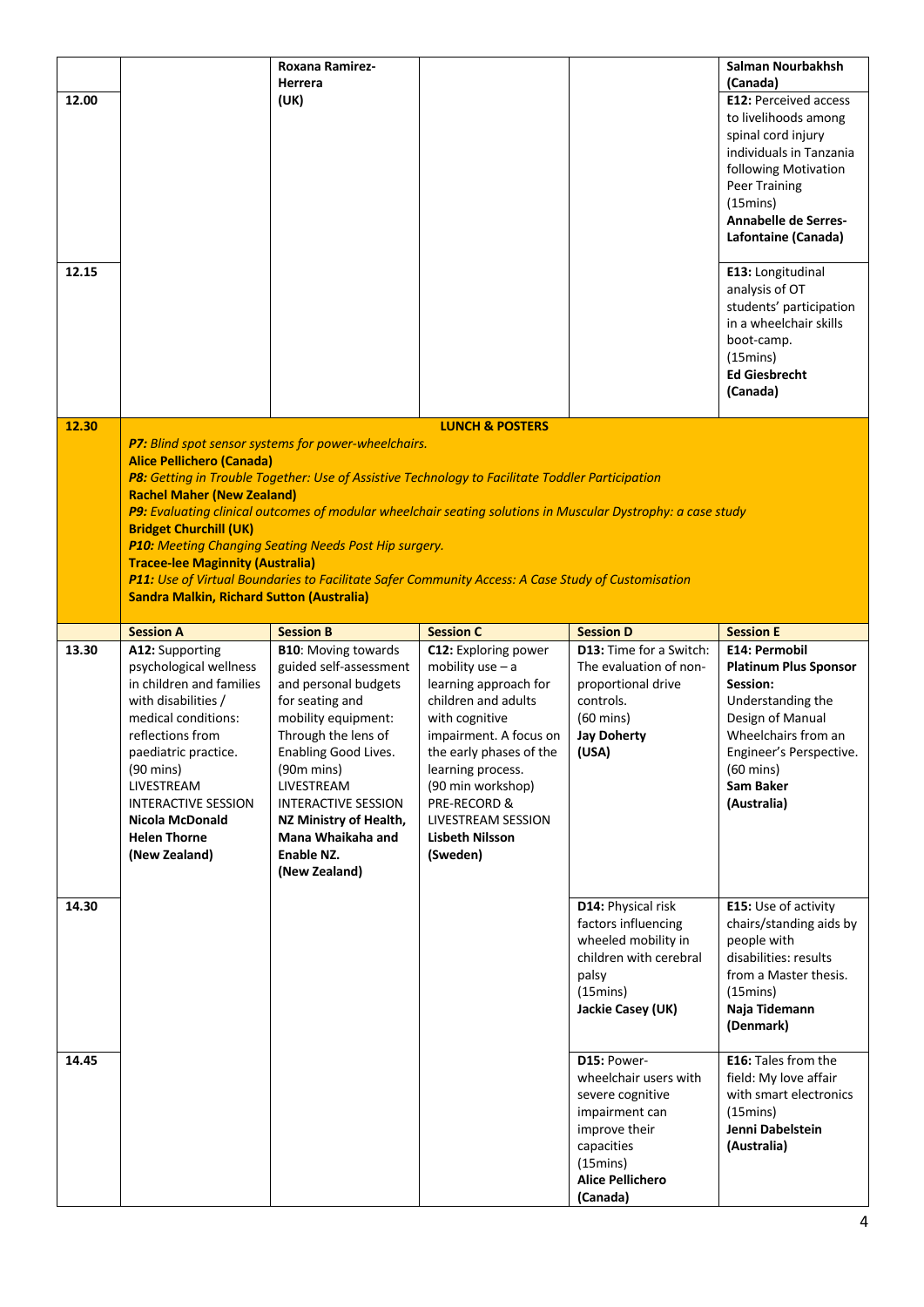| 15.00          |                                                                                                                                                                                                                                      |                                                                                                                                                                                                                                      | <b>STRETCH &amp; REFRESH</b>                                                                                                                                  |                                                                                                                                                                                             |                                                                                                                                                                                                                                 |  |
|----------------|--------------------------------------------------------------------------------------------------------------------------------------------------------------------------------------------------------------------------------------|--------------------------------------------------------------------------------------------------------------------------------------------------------------------------------------------------------------------------------------|---------------------------------------------------------------------------------------------------------------------------------------------------------------|---------------------------------------------------------------------------------------------------------------------------------------------------------------------------------------------|---------------------------------------------------------------------------------------------------------------------------------------------------------------------------------------------------------------------------------|--|
|                | <b>Session A</b>                                                                                                                                                                                                                     | <b>Session B</b>                                                                                                                                                                                                                     | <b>Session C</b>                                                                                                                                              | <b>Session D</b>                                                                                                                                                                            | <b>Session E</b>                                                                                                                                                                                                                |  |
| 15.15          | A13: Supporting the<br>growth and<br>development of<br>wheelchair and seating<br>therapists: a coaching<br>approach.<br>$(60 \text{ mins})$<br><b>Maria Whitcombe-</b><br><b>Shingler</b><br>Alexandra Haydon<br>(New Zealand)       | <b>B11: Permobil</b><br><b>Platinum Plus Sponsor</b><br><b>Session</b><br><b>Smart Drive: New</b><br>Updates and their<br>Clinical Applications -<br>$(60 \text{mins})$<br><b>Sam Baker</b><br><b>Rachel Fabiniak</b><br>(Australia) | C13: The measurement<br>of postural asymmetry<br>in non-ambulant adults<br>with cerebral palsy.<br>$(60 \text{ mins})$<br><b>Carlee Holmes</b><br>(Australia) | D16: Permobil<br><b>Platinum Plus Sponsor</b><br>Session:<br>Introducing the New<br>ROHO Hybrid Select<br>$(60 \text{mins})$<br><b>Terri Davies</b><br><b>Rachel Maher</b><br>(New Zealand) | E17: Listening to Their<br>Voices: Children's and<br>families' perspectives<br>of power mobility use.<br>$(60 \text{ mins})$<br>Lisa Kenyon (USA)                                                                               |  |
| 16.15<br>16.30 | A14: Can user centred<br>design be used to<br>develop assistive<br>technology? Testing a<br>framework for<br>collaboration.<br>$(60 \text{ mins})$<br><b>Hana Phillips</b><br>Gianni Renda<br><b>Rachael McDonald</b><br>(Australia) | B12: Get me out of<br>here: Manual<br>wheelchair power add<br>on devices.<br>$(60 \text{ mins})$<br><b>Mitchell Stone</b><br>(Australia)                                                                                             | C14: Night-time<br>positioning: Systematic<br>approach to successful<br>outcomes.<br>$(60 \text{ mins})$<br>Joana Santiago<br>(Australia)                     | D17: No session at this<br>time                                                                                                                                                             | <b>E18:</b> Considerations for<br><b>Determining Optimal</b><br>Manual Wheelchair<br>Configuration - what<br>are the "non-<br>negotiables"?<br>$(60 \text{ mins})$<br><b>Deb Wilson</b><br><b>Sandie Grant</b><br>(New Zealand) |  |
| 17.15<br>17.30 | <b>GRAB A DRINK &amp; NIBBLES FOR A MIX &amp; MINGLE</b><br>WHEELCHAIR TRIVIA QUIZZ LED BY Prof Rachael McDonald – be in to win an OSS registration for Melbourne 2023.                                                              |                                                                                                                                                                                                                                      |                                                                                                                                                               |                                                                                                                                                                                             |                                                                                                                                                                                                                                 |  |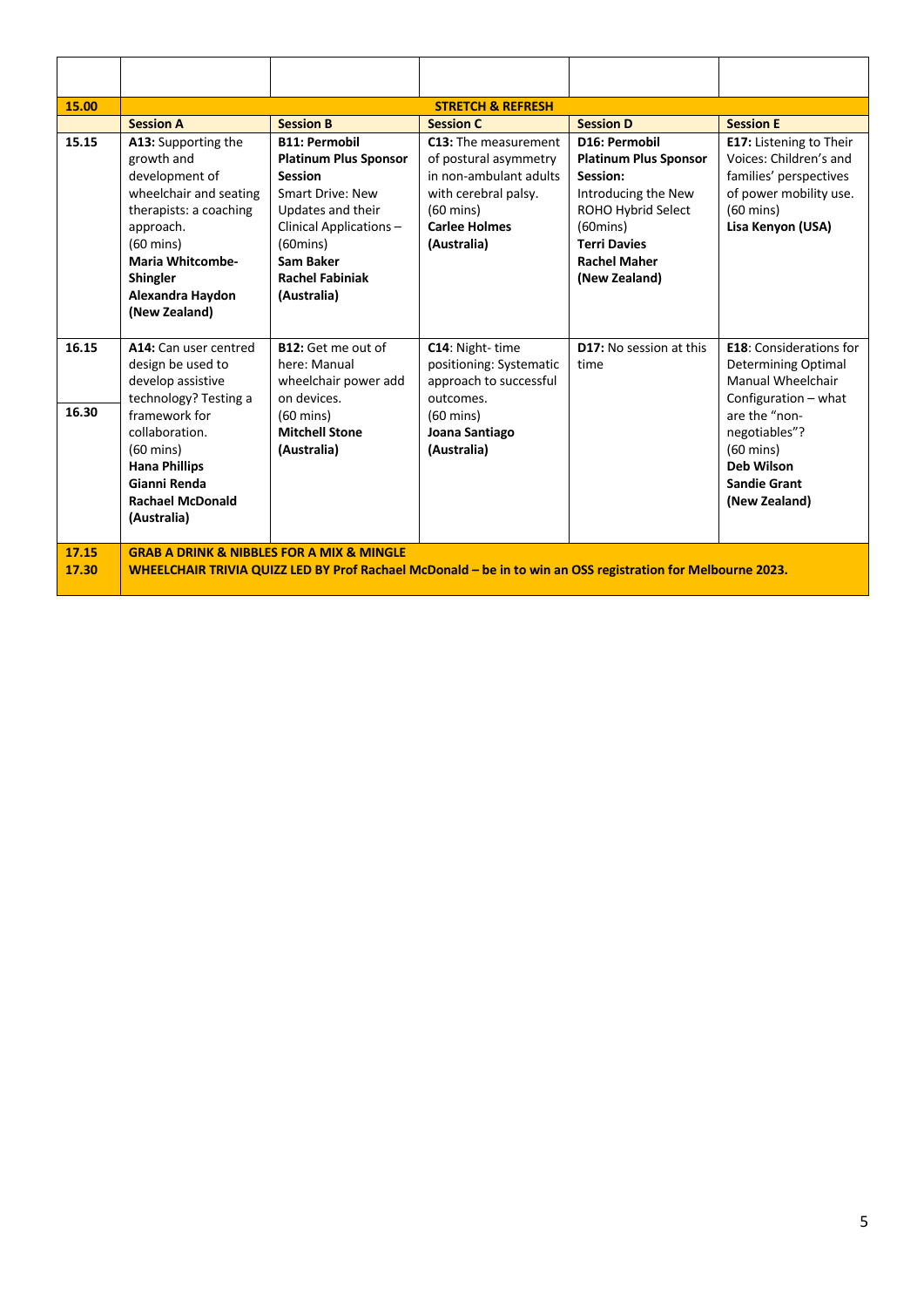## **THURSDAY** 7TH APRIL 2022

#### \*Subject to change

#### \*\* Please note interactive sessions will not be available on the platform after the event \*\*

|                  | Thursday 7 <sup>th</sup> April                                                                                                                                                                                                                      |                                                                                                                                                                                                                                                                                                                                                                            |                                                                                                                                                                                                |                                                                                                                                                                                          |                  |  |
|------------------|-----------------------------------------------------------------------------------------------------------------------------------------------------------------------------------------------------------------------------------------------------|----------------------------------------------------------------------------------------------------------------------------------------------------------------------------------------------------------------------------------------------------------------------------------------------------------------------------------------------------------------------------|------------------------------------------------------------------------------------------------------------------------------------------------------------------------------------------------|------------------------------------------------------------------------------------------------------------------------------------------------------------------------------------------|------------------|--|
| $7.00 -$<br>8.00 | Learn how the International Society of Wheelchair Professionals (ISWP) can help you!<br>Breakfast session facilitated by ISWP - Registration link will be sent to all delegates. A zoom link will be sent via ISWP to those<br>who have registered. |                                                                                                                                                                                                                                                                                                                                                                            |                                                                                                                                                                                                |                                                                                                                                                                                          |                  |  |
| 8.30             | Welcome & Open Address - 10mins                                                                                                                                                                                                                     |                                                                                                                                                                                                                                                                                                                                                                            |                                                                                                                                                                                                |                                                                                                                                                                                          |                  |  |
| 8.40             | Plenary: Mobility Equity - Jean Minkel (USA)<br>40mins + 5 mins Q&A                                                                                                                                                                                 |                                                                                                                                                                                                                                                                                                                                                                            |                                                                                                                                                                                                |                                                                                                                                                                                          |                  |  |
|                  | <b>Session A</b>                                                                                                                                                                                                                                    | <b>Session B</b>                                                                                                                                                                                                                                                                                                                                                           | <b>Session C</b>                                                                                                                                                                               | <b>Session D</b>                                                                                                                                                                         | <b>Session E</b> |  |
| 9.30<br>9.45     | <b>A15: Sunrise Medical</b><br><b>Gold Sponsor Session:</b><br>Quickie Q500 M Mini -<br>Come learn about the<br>ultra-compact power<br>wheelchair that's<br>packed with BIG<br>performance.<br>(30 mins)<br>Amy Bjornson<br>(Australia)             | <b>B13:</b> An overview of<br>wheelchair provision<br>education in Canadian<br>occupational therapy<br>programmes.<br>$(15 \text{mins})$<br><b>Paula Rushton</b><br><b>Ed Giesbrecht</b><br>(Canada)<br>B14: The design                                                                                                                                                    | C15: Postural<br>asymmetries, pain, and<br>ability to change<br>position of children<br>with cerebral palsy.<br>$(15 \text{mins})$<br>Jackie Casey (UK)<br>C16: Their voices:                  | D18: Choosing cushion<br>protection over skin<br>protection?!<br>(15mins)<br><b>Carlos Kramer</b><br>(Netherlands)<br>D19: COVIDisruption:                                               |                  |  |
|                  |                                                                                                                                                                                                                                                     | requirements of a<br>telehealth wheelchair<br>and seating<br>assessment service for<br>Aotearoa: A mixed<br>methods analysis of<br>stakeholder views.<br>$(15 \text{mins})$<br>Fi Graham<br>(New Zealand)                                                                                                                                                                  | What caregivers say<br>about sleep systems<br>for their children.<br>$(15 \text{mins})$<br><b>Jane Hamer</b><br>(New Zealand)                                                                  | evolving home-based<br>MWC skills training to<br>full telerehabilitation<br>delivery<br>(15mins)<br><b>Ed Giesbrecht</b><br><b>Krista Best</b><br>(Canada)                               |                  |  |
| 10.00            |                                                                                                                                                                                                                                                     |                                                                                                                                                                                                                                                                                                                                                                            | <b>STRETCH &amp; REFRESH</b>                                                                                                                                                                   |                                                                                                                                                                                          |                  |  |
| 10.15<br>11.15   | <b>Session A</b><br>A16: Using power<br>mobility as a<br>therapeutic<br>intervention to<br>support development<br>and learning across the<br>lifespan.<br>$(60 \text{ mins})$<br><b>Lisbeth Nilsson</b><br>(Sweden)<br>Lisa Kenyon (USA)            | <b>Session B</b><br><b>B15: Wheelchair</b><br>Educators' Package: A<br>tool to enhance<br>wheelchair education<br>globally. (60 mins)<br>LIVESTREAM SESSION<br>Paula Rushton<br>(Canada)<br><b>Mary Goldberg (USA)</b><br>Yohali Burrola-<br>Mendez (Canada)<br>Jon Pearlman (USA)<br>Sara Munera (USA)<br><b>Rosie Gowran</b><br>(Ireland)<br>Deb Wilson (New<br>Zealand) | <b>Session C</b><br>C17: : How do people<br>actually use their<br>manual wheelchairs,<br>and what really<br>matters?<br>(60 mins)<br><b>Curt Prewitt (USA)</b><br><b>STRETCH &amp; REFRESH</b> | <b>Session D</b><br>D20: Strategies for<br>online training in<br>seating & mobility<br>complimented with<br>telehealth. (60mins)<br><b>Mark Schmeler</b><br><b>Madelyn Betz</b><br>(USA) | <b>Session E</b> |  |
|                  |                                                                                                                                                                                                                                                     |                                                                                                                                                                                                                                                                                                                                                                            |                                                                                                                                                                                                |                                                                                                                                                                                          |                  |  |